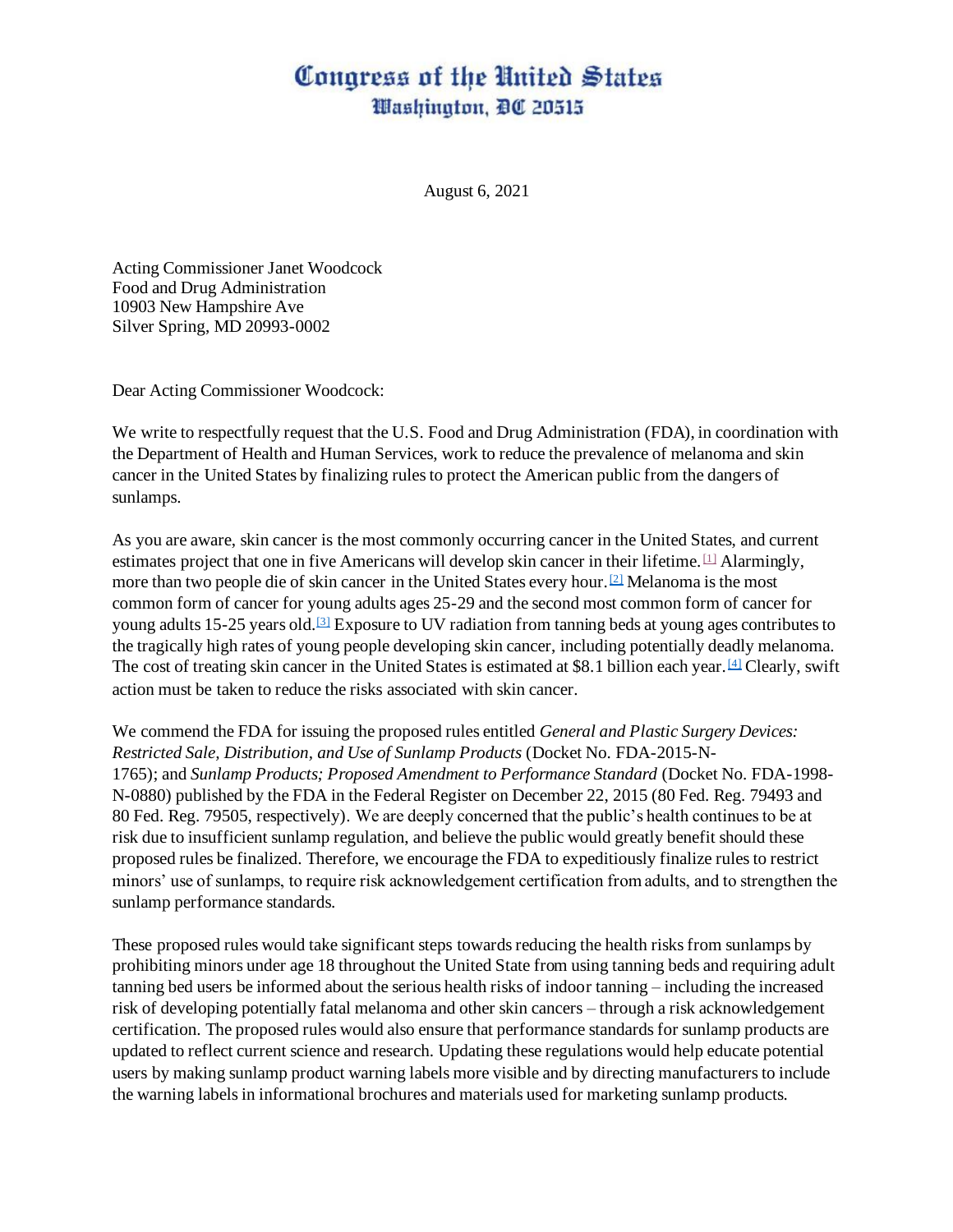We are confident that enacting these proposed rules would reduce the prevalence of skin cancer in the United States, as a growing body of evidence shows that sunlamp products increase users' risk of developing skin cancer. Sunlamp products, otherwise known as indoor tanning beds and booths, emit ultraviolet (UV) radiation that is a known human carcinogen. Data from several studies have shown that exposure to UV radiation from indoor tanning devices is associated with an increased risk of melanoma and nonmelanoma skin cancer (NMSC), including squamous cell carcinoma and basal cell carcinoma. Each year, more than 419,000 cases of skin cancer, including both melanoma and NMSC, are linked to indoor tanning in the United States alone.<sup>[\[5\]](https://e-dearcolleague.house.gov/Home/Preview?DCID=341154#_ftn5)</sup> Studies have found a 59 percent increase in the risk of melanoma in those who have been exposed to UV radiation from indoor tanning, and the risk increases with each use.<sup>[\[6\]](https://e-dearcolleague.house.gov/Home/Preview?DCID=341154#_ftn6)</sup> Even a single indoor tanning session can increase users' risk of developing squamous cell carcinoma by 67 percent and basal cell carcinoma by 29 percent.<sup>[\[7\]](https://e-dearcolleague.house.gov/Home/Preview?DCID=341154#_ftn7)</sup> Despite these significant risks, nearly 30 million people in the United States use indoor tanning devices each year.

Currently, twenty-two states and the District of Columbia prohibit people younger than 18 from using indoor tanning devices. Globally, thirteen countries have banned indoor tanning for individuals younger than age 18, and two countries have banned indoor tanning altogether. We believe that it is time for the United States to follow suit and prohibit minors from using indoor tanning devices at the federal level.

We applaud FDA's reclassification of sunlamps as Class II devices and its continuing work to minimize the risk of skin cancer. To that purpose, we urge the Biden Administration – including FDA, the Department of Health and Human Services, and the Office of Management and Budget – to publish these critical proposed rules as final rules, as we believe doing so is a critical and requisite step in the fight to eradicate skin cancer. It is especially important to protect our youth from this preventable cancer risk.

We look forward to continuing working with FDA in furtherance of protecting the public's health.

Sincerely,

Carolyn B. Maloney Nydia M. Velázquez Member of Congress Member of Congress

Ted W from

 $\overline{\phantom{a}}$ 

Ted W. Lieu Rosa L. DeLauro Member of Congress and The Member of Congress and Member of Congress and Member of Congress

 $K$ athy Castor

André Carson Nathy Castor Nathy Castor Nathy Castor Nathy Castor Nathy Castor Nathy Castor Nathy Castor Nathy Castor Nathy Castor Nathy Castor Nathy Castor Nathy Castor Nathy Castor Nathy Castor Nathy Castor Nathy Castor N Member of Congress and South and South American Member of Congress Member of Congress